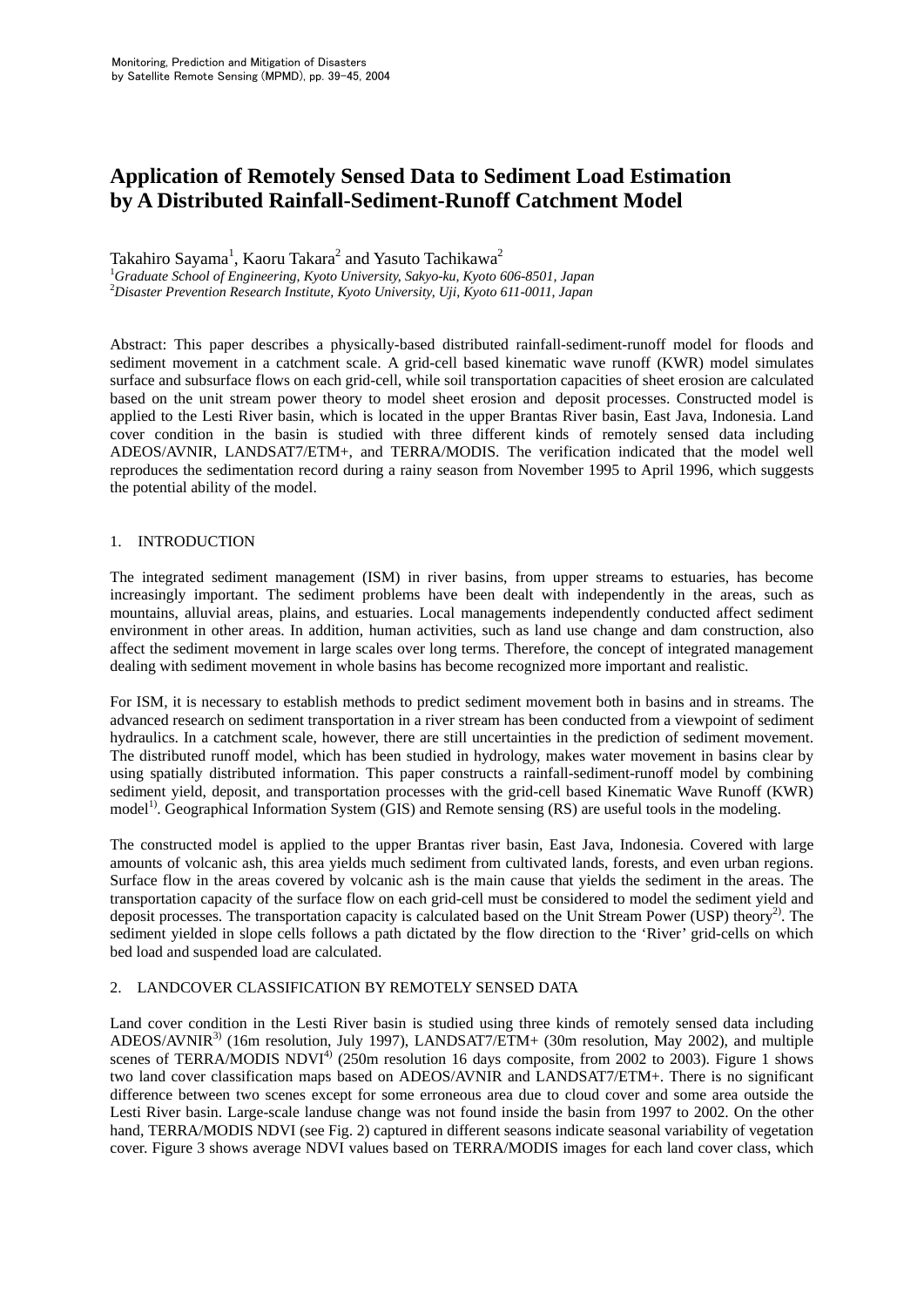

**Figure 1.** Land cover classification maps based on ADEOS/AVNIR captured in 1997 (left) and LANDSAT7/ETM+ captured in 2002 (right).



**Figure 2.** TERRA/MODIS NDVI images in different months



Figure 3. Seasonal trends of NDVI in land cover classes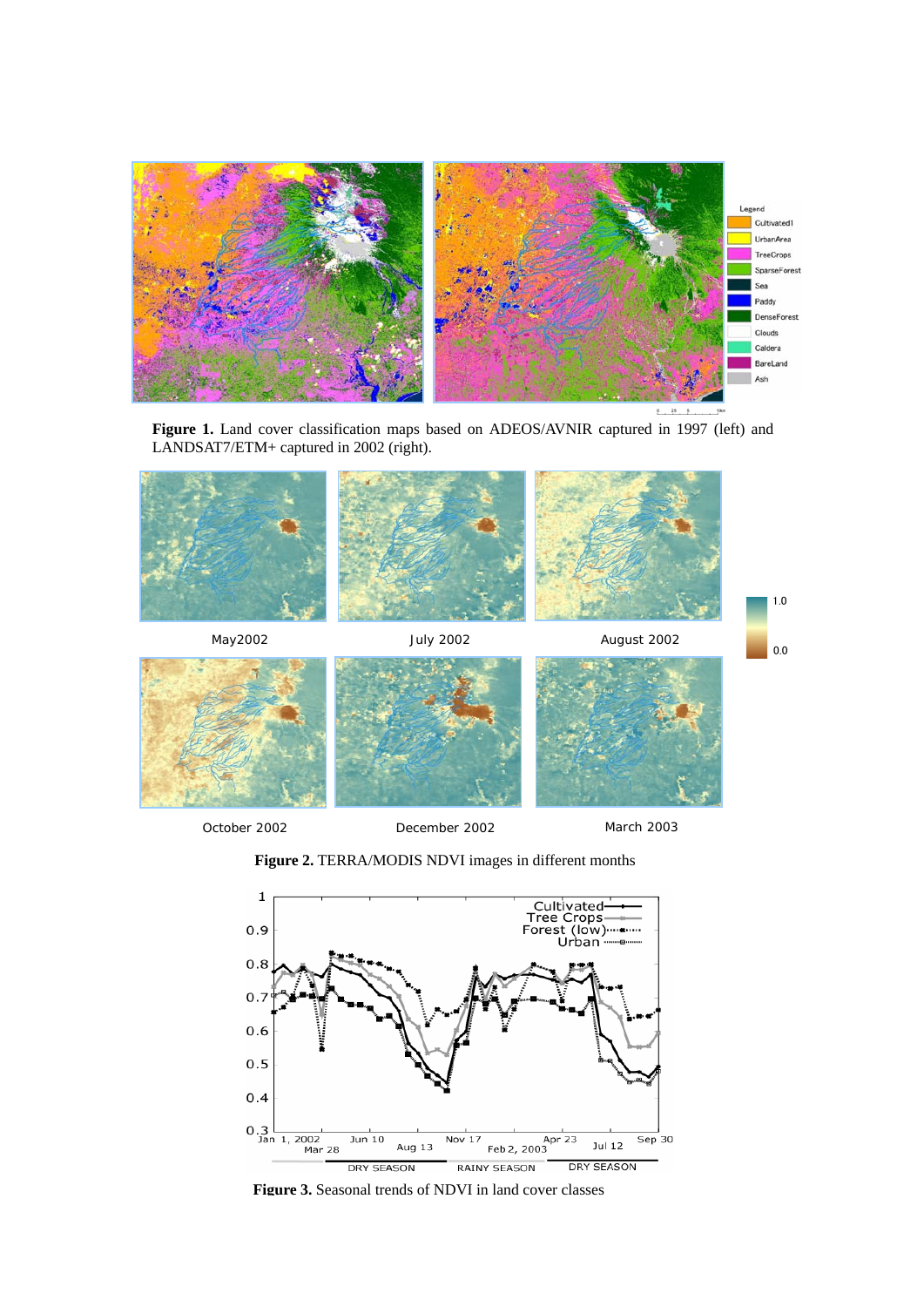

**Figure 4** The flow of analysis

obtained from LANDSAT7/ETM+. NDVI becomes the lowest in the end of a dry season especially in cultivated land and in tree crops area, while forest areas maintain relatively high NDVI for all seasons. Though the inter and inner annual variability of vegetation activity as seen in remotely sensed data (Fig. 3) should be considered with the understanding of the effect of vegetation on sediment runoff processes, the authors have not addressed it yet for the rainfall-sediment-runoff modeling.

# 3. RAINFALL SEDIMENT RUNOFF MODEL

#### 3.1 Application of GIS

Data sets of geographic information such as flow direction, slope and land cover on each grid-cell are needed for developing distributed hydrological models. In Indonesia, however, Digital Elevation Models (DEM) are not available. To overcome this disadvantage, this research uses GIS for generating a DEM. Digitizing contour lines on a 1:50,000 topographical map for the area of interest, GIS has generated a Triangulated Irregular Network (TIN) and transformed it to a 250 m-DEM. In this research, equivalent roughness indices are assigned to each grid-cell based on the land cover classification map from the ADEOS/AVNIR image (Fig. 1 left).

# 3.2 Sediment yield and deposit process model on slope cells

The grid-cell based KWR model simulates rainfall-runoff on each grid-cell, which has the same resolution as DEM (250 m). This model assumes that sediment is yielded when surface flow occurs. Surface flow has limitation for transporting sediment on each grid-cell, so that this research considers the transportation capacity of surface flow on each grid-cell in each time step to model sediment yield process as well as sediment deposit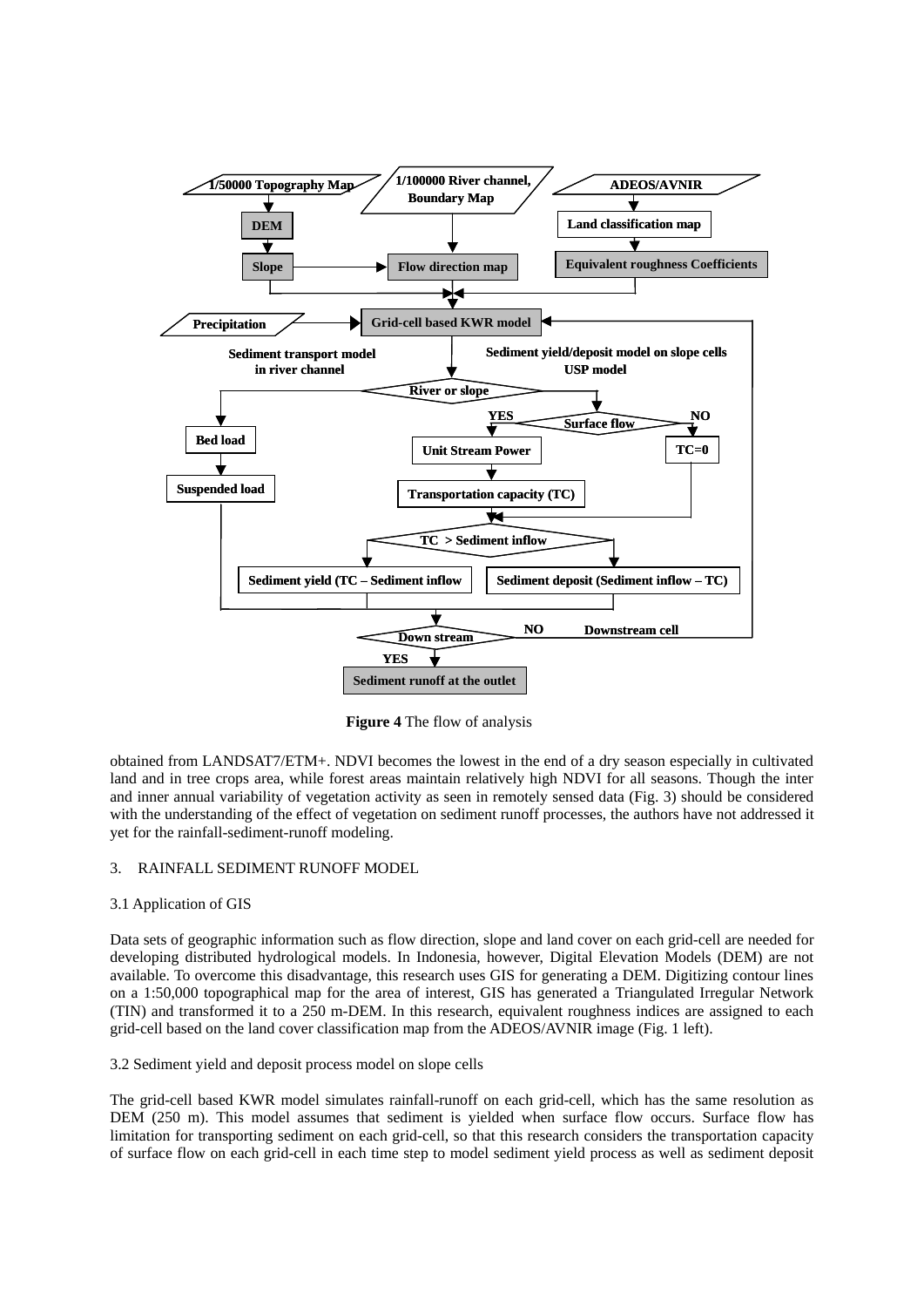

**Figure 5.** The concept of USP **Figure 6.** Simulation result in December

process physically. The transportation capacity is calculated by equation  $(1)^2$ , which is based on the USP theory. The grid-cell based KWR model simulates the mean velocity *V* and the discharge *Q* on each grid-cell with 1-hour time step. Transportation capacity ( $TC$ ) is the product of the  $C_t$  and  $Q$  as in equation (2).

$$
\log C_t = I + J \left( \frac{VS}{\omega} - \frac{V_{cr}S}{\omega} \right)
$$
 (1)

$$
TC = C_t Q \tag{2}
$$

If the volume of sediment supplied from upper grid-cells  $(Q_{sin})$  is bigger than the  $TC$ , the volume of sediment of *TC-SI* will be yielded. On the other hand, the sediment from the upper grid-cells will be deposited with the volume of *SI-TC* when *SI* is bigger than *TC* because surface flow cannot move all of sediment from upper  $grid$ -cells<sup>5)</sup>.

#### 3.3 Sediment transportation model in river channels

A single channel is taken into account in each grid-cell of 'River' land cover class. The channel width is assumed to be 1 m to 25 m, which depends on the distance from the catchment's outlet. Rainfall over the `River' grid-cell is directly input to the channel as lateral inflow. The sediment that reaches to the `River' grid-cell is transported in the channel to downstream as bed load and suspended load. The transportation depends on the discharge in the channel computed by the KWR model for channels.

The bed load  $q_{bb}$  is computed by equation (3) proposed by Ashida and Michiue<sup>6)</sup>.

$$
q_{bb} = 17\sqrt{sgd^{3} \tau_{*e}^{2}} \left(1 - \frac{\tau_{*c}}{\tau_{*}}\right) \left(1 - \frac{u_{*c}}{u_{*}}\right)
$$
 (3)

where *s* : specific gravity of sediment in water ; *g* : gravity acceleration ; *d* : grain size ;  $\tau_{e}$  : non-dimensional effective shear stress (=0.05) ; <sup>τ</sup>*\*c* : non-dimensional critical shear stress ; <sup>τ</sup>*\** : non-dimensional shear stress ; *u\*c* : critical shear velocity; and  $u^*$ : shear velocity.

The suspended load transport rate  $q_{bs}$  is expressed as the depth-integration of the product of the mean velocity and the concentration distribution as equation  $(4)^7$ .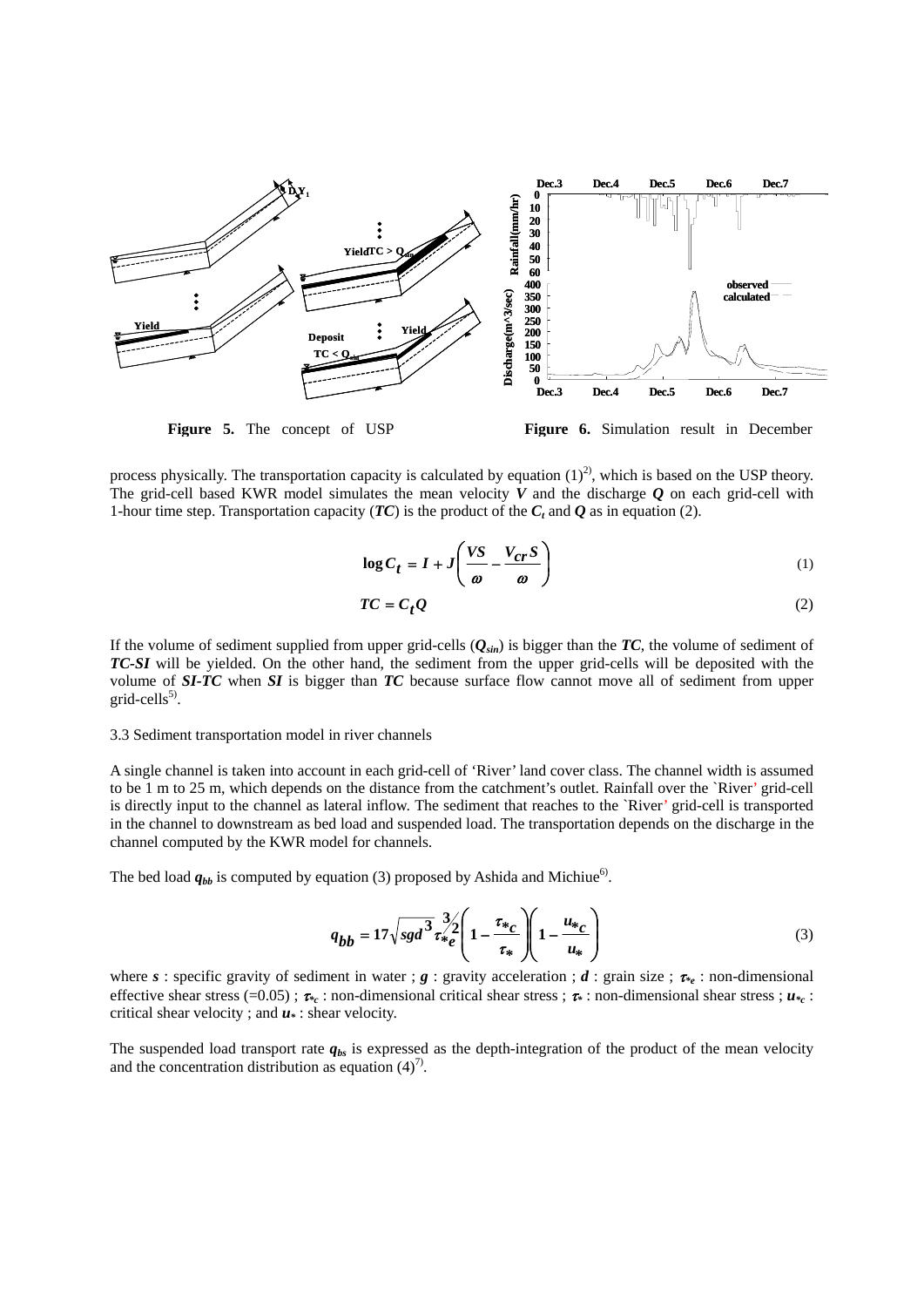

**Figure 7.** Comparison of the effects of parameters on sediment yield/deposit

**Figure 8.** Sediment concentration hysteresis

$$
q_{bs} = uC_a \frac{h}{6Z} \left( 1 - e^{-6Z} e^{6Za / h} \right)
$$
  

$$
Z = \frac{\omega}{\beta \kappa u_*}
$$
 (4)

where  $u$  : depth averaged velocity ;  $C_a$  : concentration at the reference level ;  $h$  : water depths ; a : reference level  $(0.05h)$ ;  $\boldsymbol{\omega}$ : fall velocity;  $\boldsymbol{\beta}$ : constant (= 1.2); and  $\boldsymbol{\kappa}$ : Karman's constant (= 0.4).

#### 4. APPLICATION TO THE LESTI RIVER BASIN

## 4.1 The Lesti River basin

The model is applied to the Lesti River basin (625 km<sup>2</sup>) located in the upper Brantas River basin (12,000 km<sup>2</sup>), which is the second largest river in Java Island, Indonesia. The Lesti River basin is covered with volcanic soil because of Mt. Semeru eruption. The Sengguruh dam, which is located at the junction of the Lesti River and the Brantas River, was constructed in 1988 for water resources and power generation, but the 85 % of gross storage (21.5 million  $m<sup>3</sup>$ ) has been filled with the sedimentation in 8 years after the dam construction<sup>8</sup>). Since the sedimentation at the Senggruh dam and river channels is one of the major cause for decreasing the dam life and increasing the risk of flood, the prediction of sediment movement in a catchment scale such as sediment deposit at the reservoir and changes in river morphology caused by sediment transport is most important task before planning any mitigation measures.

#### 4.2 Rainfall runoff analysis

To verify the result, the simulated rainfall runoff is compared with the observed data, measured from December 3 to December 5 in 1995. The surface soil (volcanic ash) layer depth and permeability (or hydraulic conductivity) are assumed to be uniform and constant in the whole basin. The runoff coefficient and equivalent roughness coefficient have been decided according to the land cover classification. Let the condition be referred to as "Normal". Figure 6 shows an example of simulated hydrograph, which agrees well with the observed one.

## 4.3 The sediment yields and deposits differences according to the parameters

According to the simulation,  $334$  million  $m<sup>3</sup>$  of sediment was yielded under the condition of "Normal". The surface soil layer depth, permeability and equivalent roughness coefficient represent the land cover and the geological conditions of each grid-cell in distributed hydrological modeling. Here, total sediment yields and deposits, peak sediment yields and deposits from the whole basin are examined with the different conditions in surface layer depth, permeability, and roughness coefficient. Figure 7 shows the results when the surface layer depth is twice as thick as the "Normal" condition. The amount of sediment yield becomes 0.83 of "Normal" condition. Less amount of sediment will be yielded under the assumption of doubled surface layer depth because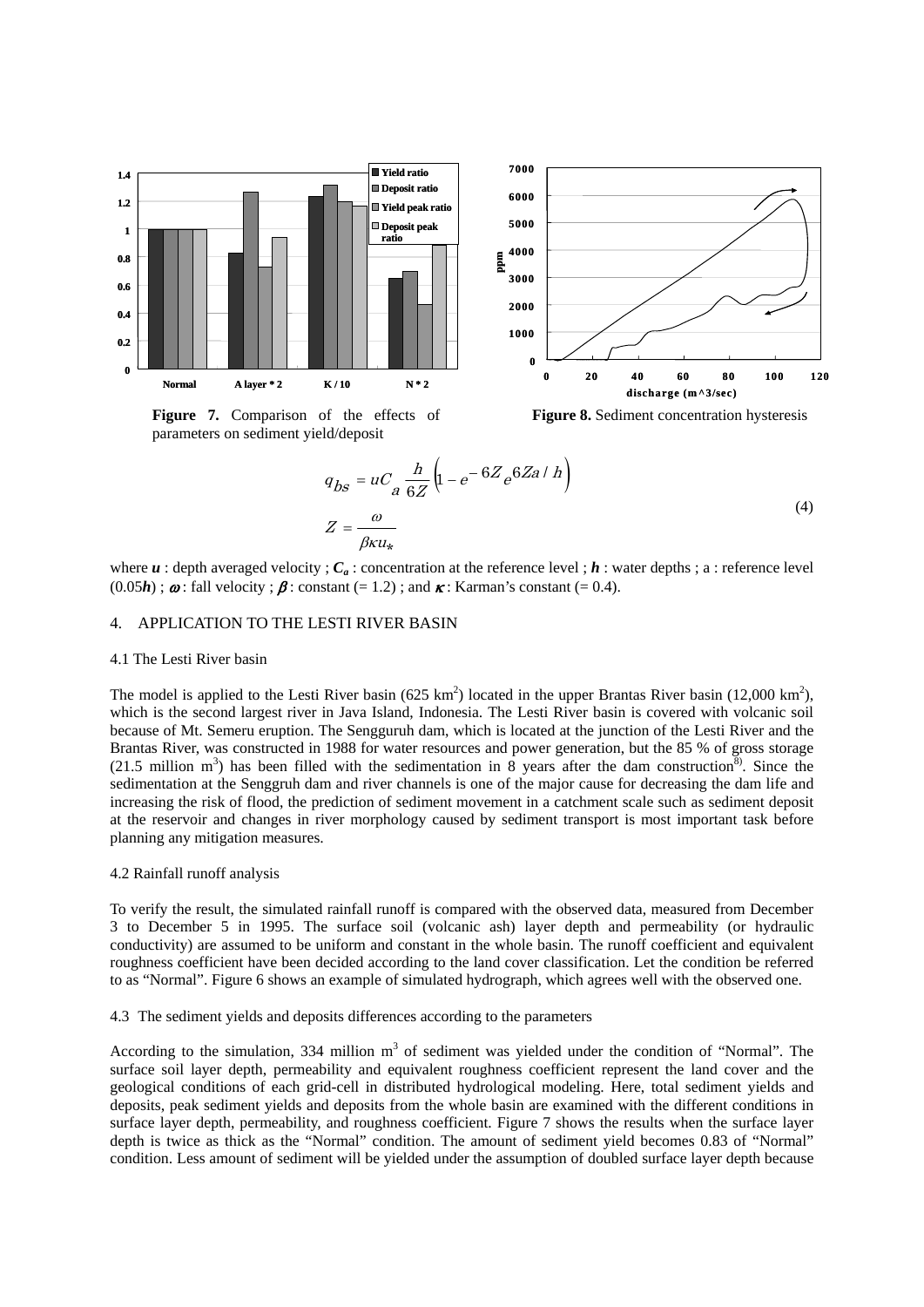surface flow seldom occurs on thicker surface layers. When the permeability is one tenth of the "Normal" condition, both total amount of sediment yield and peak sediment yield increase because slower subsurface flow increases the possibility of occurring the surface flow. This result explains that on the field covered with volcanic ash (small *k* value), surface flow is easy to occur and more soil to be eroded.

## 4.4 Sediment concentration hysteresis

Figure 8 shows the sediment concentration hysteresis at the outlet with a triangular precipitation (max 11 mm/h, total 134 mm). The figure explains that the sediment concentration is higher when the precipitation increases than when it decreases. The model can express the physical process that if high concentrated surface flow occurs once, the sediment yield rate decrease, and, finally decreasing precipitation makes the yielded sediment deposit on the fields.

#### 4.5 Sediment runoff analysis in a rainy season from 1995 to 1996

Sediment runoff analysis is conducted with the "Normal" soil condition by inputting observed precipitation in a rainy season from November 1995 to April 1996. The upper two panels in Figure 9 show the hyetograph, the cumulative sediment runoff at the outlet, and the cumulative total sediment yield. Roedjito and Harianto<sup>8)</sup> reported that annual sedimentation at the Sengguruh dam reservoir is around 1 million  $\overline{m}^3$ , while simulated sediment runoff at the outlet in the rainy season is about  $65$  million  $m<sup>3</sup>$ . The simulation is relatively proper, if the following reasons are considered. The simulation period is not a year but 6 months, the outlet decided in this model application is located about 10 km upstream along the Lesti River from the Sengguruh dam, and the simulated sedimentation does not include the sedimentation coming from the Brantas river. The lower panel in Figure 9 shows the cumulative sediment yield and deposit, explaining that the sediment volume of 428 million  $m<sup>3</sup>$  had been yielded and 148 million  $m<sup>3</sup>$  had been deposited after the rainy season in the whole basin; therefore, the sediment of about 300 million m<sup>3</sup> had entered into river channel. The volume of eroded material at the cultivated hillslope of Mt. Semeru is found to be larger than other places, which is analogous phenomenon to the natural physical process of sediment erosion.



**Figure 9.** Rainfall sediment runoff analysis in a rainy season from 1995 to